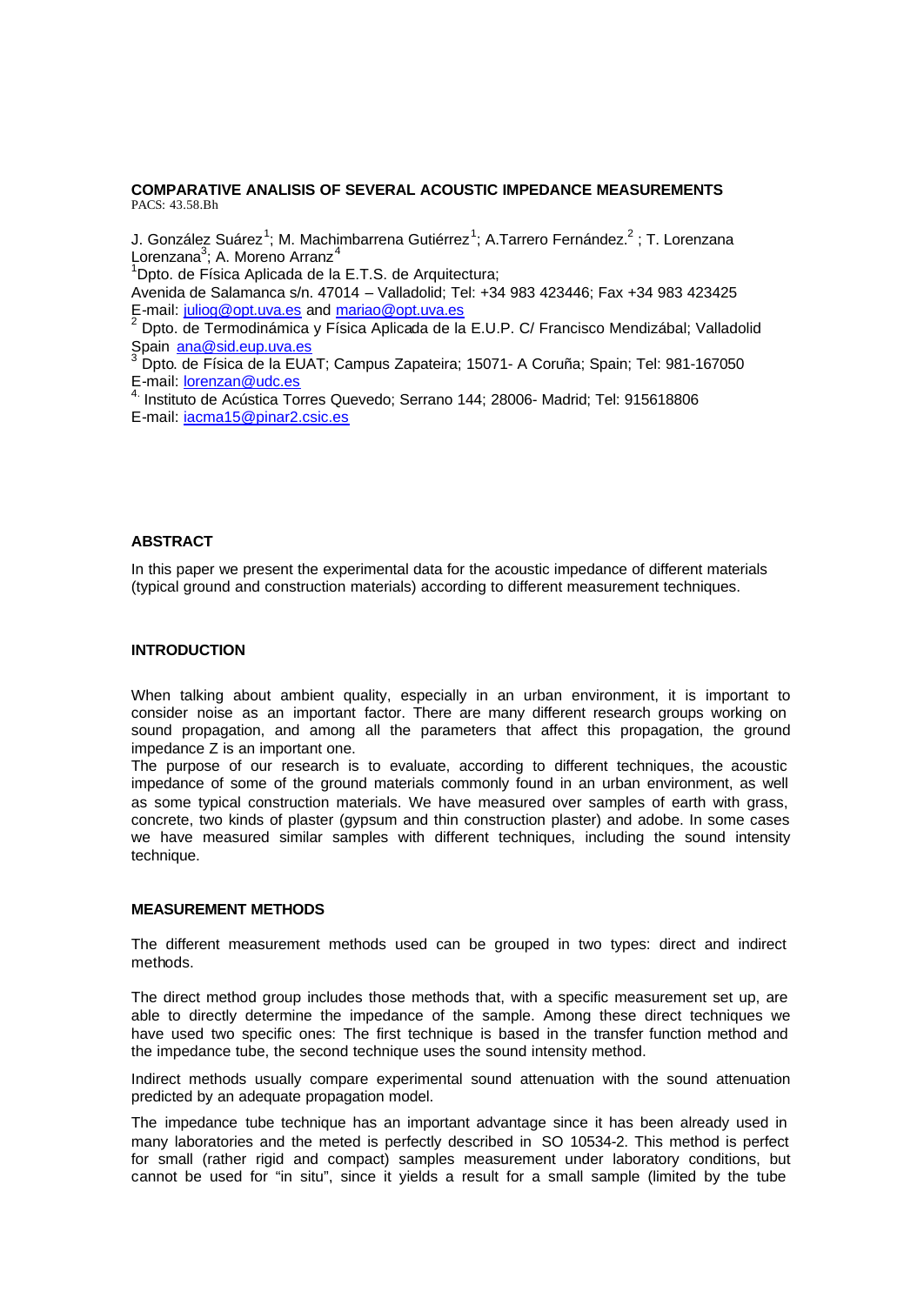diameter) and does not take into account the effect of a vast ground more or less homogeneous. In those cases where the samples can be adjusted to the experimental set-up without modifying their physical characteristics, then the measurement technique is really reliable and is preferred to any other technique. On the other hand, the intensity technique has the advantage that it is possible to measure under the normal using conditions of the material, that is, anywhere without any previous sample accommodation. The negative part is that the technique itself is not very easy to implement, the instruments are delicate and the range of validity of the measurements is frequently limited by the equipment and/or environment conditions.

All indirect methods have the advantage that they can consider a vast region and thus, the impedance results will be an average of the impedance of all the components of the wide region considered. These indirect methods are especially adequate for outdoor measurements. The inconvenient is that the existing sound propagation models are still being improved and require impedance models that, of course, are approximate. Another inconvenient is that the meteorological conditions may affect the measurement, and it is still under investigation how the meteorological parameters should be included in the models. Among the existing models some yield a better fit to the experimental data, depending on the factors that have been taken into account and on how accurate are the hypothesis used considering the real measurement conditions. [1], [2].

## **IMPEDANCE TUBE MEASUREMENTS**

Since this method is commonly used and it is easy to find references about it in the existing literature, we will just show the results obtained for the different samples.

As it can be seen in table I, for all cases we have tested 10 cm diameter samples and in some of them also 3 cm diameter samples were ested. This was done in order to have reliable results over a wider frequency reange. We have also tested different samples thicknesses in order to verify if the thickness is an important parameter. B&K 4206 impedance tube was used.

| <b>Material</b><br><b>Tube Diameter</b> |                |
|-----------------------------------------|----------------|
|                                         | (cm)           |
| Earth with grass                        | 10             |
| <b>Humuos</b>                           | 10             |
|                                         | 10             |
| Concrete                                | $\mathfrak{Z}$ |
|                                         | 10             |
| Asphalt                                 | $\mathfrak{Z}$ |
|                                         | 10             |
| Adobe                                   | $\mathfrak{Z}$ |
| Gypsum                                  | 10             |
| Light Plaster                           | 10             |

*Table I.- Materials and sample*

## **RESULTS**

## **Grass and Humuos samples**

The grass sample can be described as a grass surface with about 5 cm of earth below the grass. The humus sample was just a block of humus of about 5 cm too. Since both materials are not very rigid it was not possible to manufacture a 3 cm diameter sample and we measured only over a 10 cm diameter sample. As it can be seen in figure 1, both materials have rather low



*Fig. (1-a).- Relative impedance for grass sample.*

*humus sample.*

relative impedance values, and a rather different behaviour. The grass has a relative impedance minimum (twice  $\rho_0 c$ ) near 340 Hz, which means that the absorption is maximum at this frequency. Two maxima can be observed near 100 and 700 Hz (6 or 7 times  $\rho_0 c$ ), the absorption takes a minimum value at these frequencies. Above 700 Hz the absorption increases again. If we compare the grass results with the humus results, we can see that the humus relative impedance shows a continuous increasing tendency. That is, relative impedance varies from 15 relative units at 100 Hz to approximately 40 units in the higher frequency range.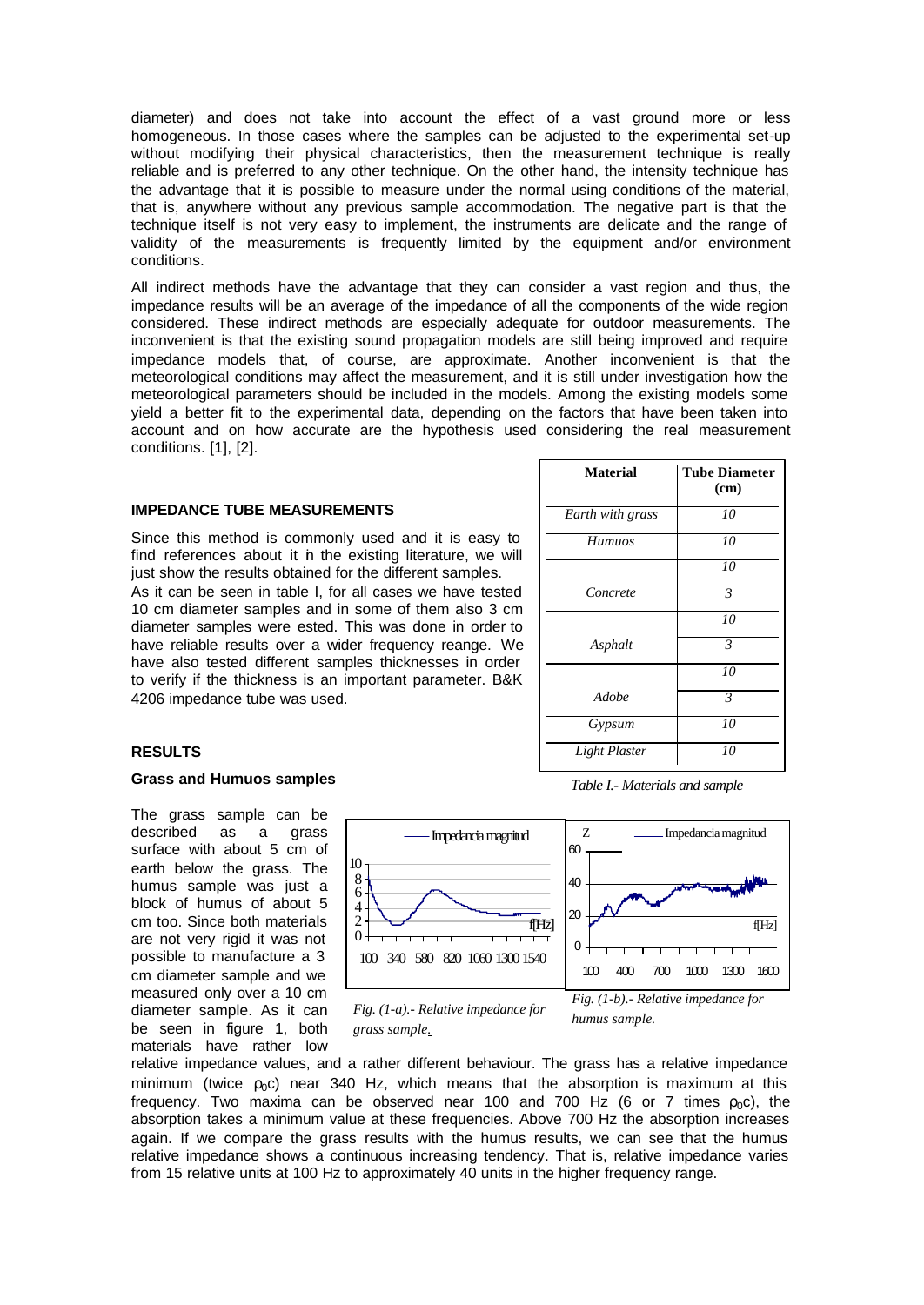## **Asphalt, Concrete and Adobe samples**

Figure 2 (a), (b) y (c) show the relative impedance results for asphalt, concrete and adobe respectively. These materials can be easily found in an urban environment, and from an intuitive point of view at least asphalt and concrete can be considered as hard and highly reflecting. But if we look at the experimental curves we can observe that the behaviour of the asphalt sample is completely different form the behaviour of the concrete and adobe samples, both in shape and values. For the asphalt the maximum impedance appears near 700 Hz, reaching a relative value of about 60, whereas for concrete the maximum appears at much lower frequencies (around 350 Hz) and reaches an oscillating relative value of 300, much higher than for asphalt. The minimum values do not differ too much. As far as adobe results is concerned, the results are not so different to the concrete, except for the fact that the maximum is shifted to higher frequencies and the oscillations are more visible. There are also two other relative maxima, one at low frequencies and another one near 1500 Hz.



*Fig(2- a).- Relative impedance for asphalt sample.*

*Fig(2- b).- Relative impedance for concrete sample*

*Fig(2-ca).- Relative impedance for adobe sample*

## **Gypsum and Light Plaster samples**

Gypsum and light plaster are frequently found in traditional building construction, especially indoors. Figure 3 shows the experimental curves obtained for relative impedance. It is interesting to observe that the behaviour is rather different both in shape and values even though the materials are very



*Fig(3- a).- Relative impedance for gypsum sample.*

*Fig(3-b).- Relative impedance for light plaster sample.*

similar. The gypsum maximum appears near 700-900Hz, while for the light plaster there is a relative minimum around 600Hz and two maxima, one at low frequencies and the other one at medium to high frequencies, 1100 Hz.

# **INTENSITY TECHNIQUE MEASUREMENTS**

Using a sound intensity probe allows to determine sound impedance of any material under real conditions and for any angle of incidence. This is an important advantage compared to the impedance tube technique. With the intensity probe it is possible to determine, simultaneously, the pressure and particle velocity in the region between two spaced microphones placed near the sample (large piece of ground, for example) under study. Once pressure and velocity are determined, the impedance of the medium situated between both microphones  $Z_1$  can be calculated just by dividing them. Assuming plane wave conditions, it is possible to determine the impedance of the sample  $\bar{Z}_2$  (where reflection has been produced) according to equation:  $\bar{Z}_2$  =  $[Z_1$ -jpc tan(wd/c)]/(pc-j $Z_1$  tan(wd/c)], where d corresponds to the distance between the probe center and the sample [4]. The main disadvantage of the intensity technique is the frequency validity range. The equipment used must have an excellent dynamic capability over a wide frequency range, which is not always possible.

Intensity measurements took place in a hemianecoic room, using B&K 2148 real time analyser, B&K 3545 intensity probe, B&K 3541 intensity calibrator and B&K 4224 sound source.

We have performed measurements over different samples such as: rock wool of different thickness, a foam and a cardboard. We have modified, successively, the source-sample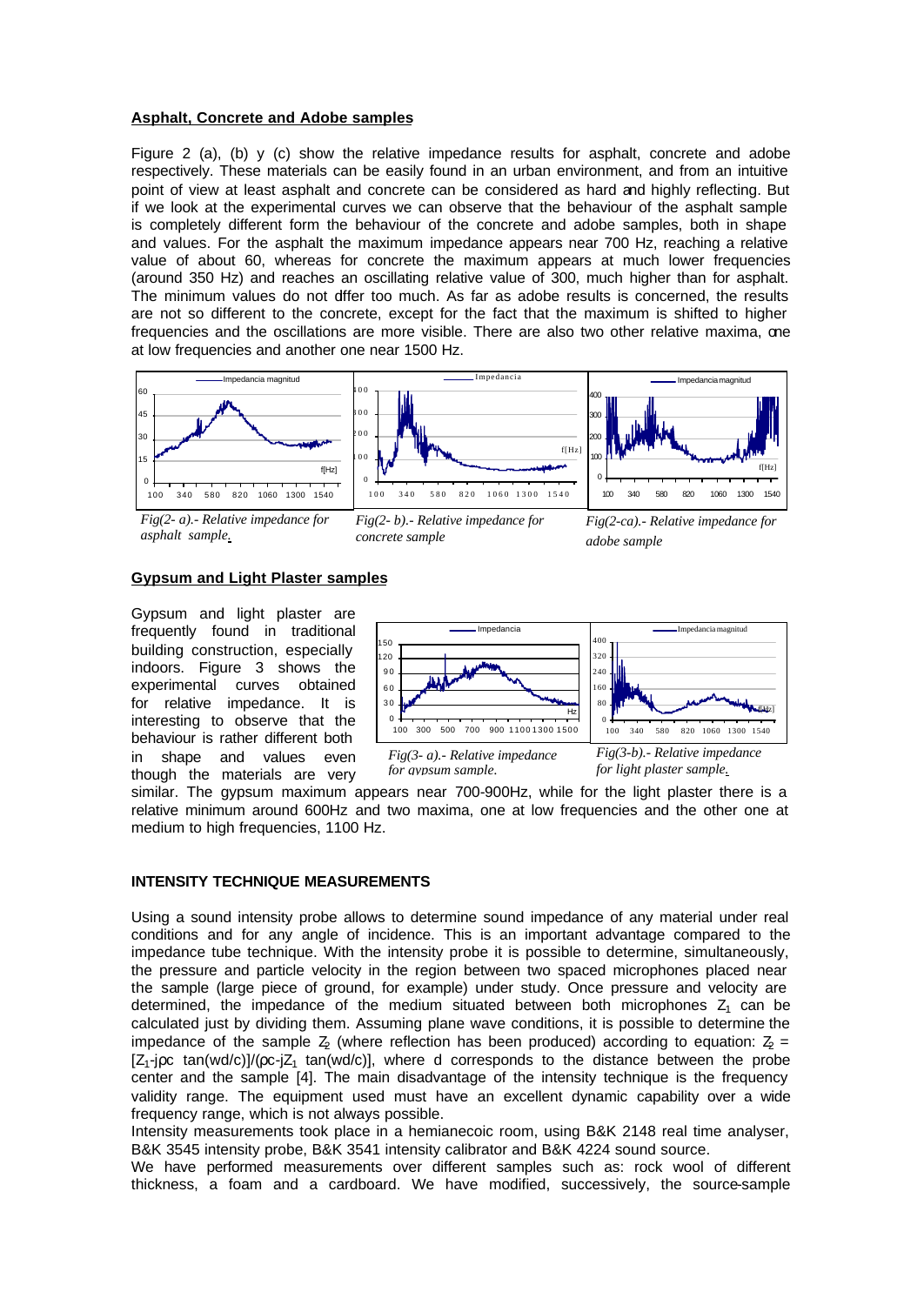distance (2 and 1.7 m), the size of the sample and the proble-sample distance. We have also measured with three different spacers in order to cover a wider frequency range. In this paper we include only the results for one of these sets of measurements made over rock wool.

In this case the rock wool sample had a density of 50 Kg/m<sup>3</sup> and was 50 mm thick. The distance between the probe center and the sample was the minimum possible, 50 mm, the spacer used was 12 mm and the source-sample distance was 2 meters. With this set up we can guarantee that the incident wave is approximately plane, the reliable frequency range is wide  $(100 - 5000)$ Hz) and the material sound absorption considerably high over all the frequency range.

Figure 4 shows the experimental results obtained for this sample with the intensity technique and with the impedance tube. As it can be seen, below 500 Hz (approximately) both curves diverge considerably, whereas above this frequency the results are almost identical for both measurement techniques. It is evident that the low frequency results must be wrong for one of the techniques, and it is easy to confirm that, in this case, it is the intensity technique that fails. The reason for this failure at low frequencies is the high reactivity of the field since at low frequencies the sample is not very absorbing and most of the sound energy is reflected.



*technique results for a rock wool sample.* 

We can conclude that, undoubtedly, the intensity technique has great advantages when used "in situ", but it is necessary to guarantee the measurement conditions, by evaluating the field reactivity and comparing it to the equipment dynamic capability. Besides, it is important to find the right source-sample and probe-sample distances in order to ensure the right measurement conditions.

#### **INDIRECT METHOD**

## **Theoretical Background**

Another way to determine ground impedance is using outdoor sound propagation models. The basic idea is to use a model to calculate the sound attenuation produced at a given point and then compare this predicted value with the experimental value obtained when measuring in that specific point. The model includes ground impedance as one of the multiple parameters that affect sound propagation. The impedance is introduced in the propagation



*Fig. 5.-Typical geometrical representation for outdoor sound propagation.*

model as a function of frequency and of other parameters related to the ground, according to one of the different existing impedance models. There are impedance models considering 1, 2, or 4 parameters, as explained in references [1], [3]. We have selected Delany- Bazley's impedance model among the different existing models due to its simplicity and to the good fit between the theoretical and experimental curves that was obtained with it. Figure 5 shows the relative source S and receiver R positions. The sound pressure at the receiver's position is the composition of the direct sound (trajectory  $\bf{r}$ ) and the reflected sound (trajectory  $\bf{r}$ ). In order to avoid the source influence, the sound pressure level measured at the receiver's position is divided by a measured reference value (R' position) that is not affected by the reflection (not shown in figure 5). The attenuation in R referred to the reference value at R', according to Daigle's model and considering  $r'_1$  and  $r'_2$  the direct and reflected trajectories for the reference position, is given by: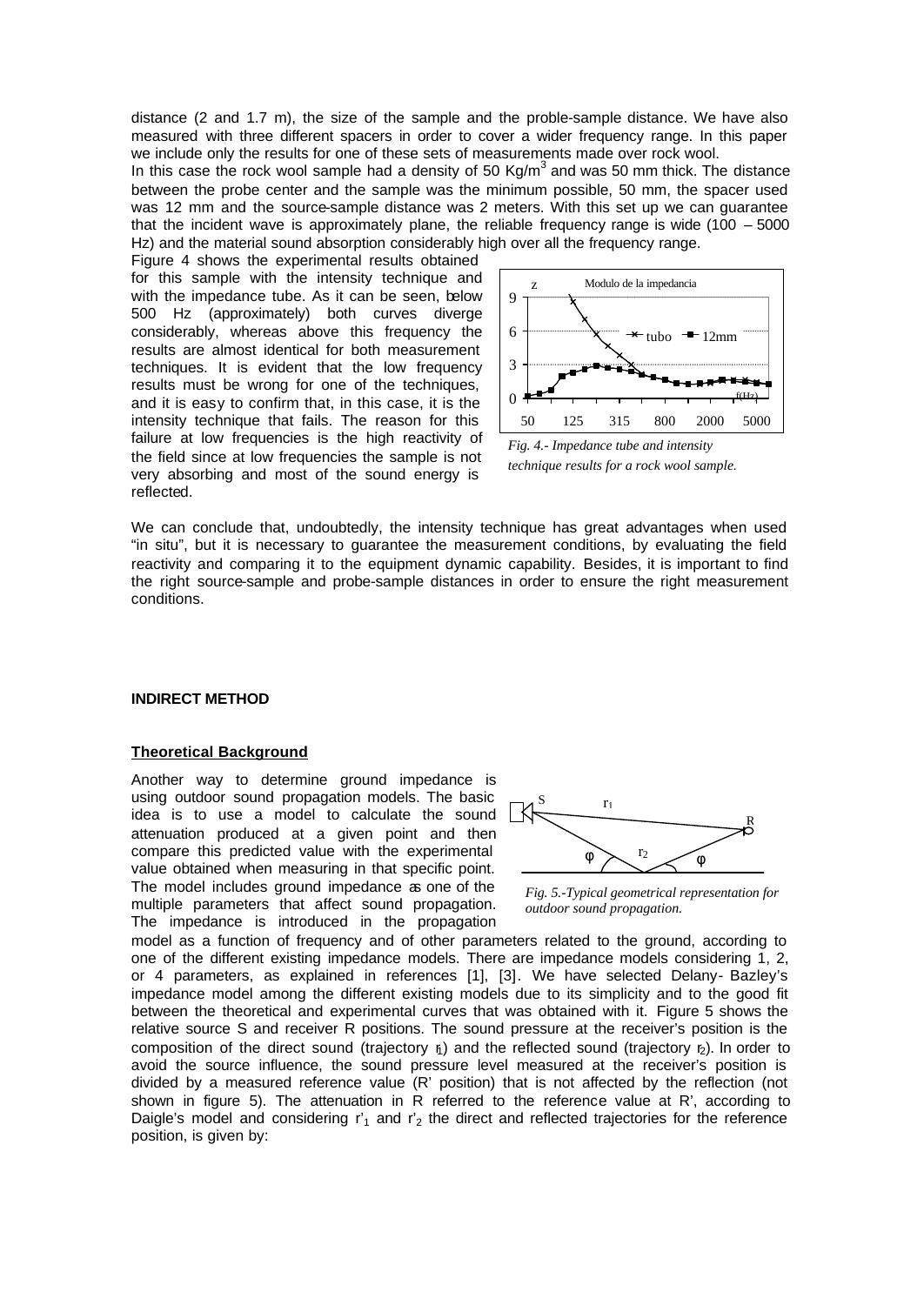Attention = 
$$
20 \log_{10} \left| \frac{e^{ikr_1} / r_1 + Q_r e^{ikr_2} / r_2}{e^{ikr_1} / r_1 + Q_r e^{ikr_2} / r_2} \right|
$$

Where *Q* is the spherical reflection coefficient and is a function of the flow resistivity  $σ$ . From the attenuation values we choose the σ value that gives a better fit between the experimental

values and the model. Then we calculate the ground impedance which, according to this model, can be obtained by:  $Z_2/Z_1 = 1+9.08[f/\sigma]^{-0.75}+j11.9[f/\sigma]^{-0.73}$  (c.g.s.), where ground impedance is  $Z_2$ and the propagation medium impedance is  $Z_1$  (air, in general).

## **Measurements And Results**

For all measurements we have used B&K 2144 analyser, B&K 4224 sound source, B&K 4129 microphones and B&K 2236 analyser as reference microphone.

We have used the indirect method over many different kinds of grounds commonly found not only in urban environments but also in the surroundings. From now on we will refer to these samples as: Weed land, Ploughed land, Sown field, Sand field, Earth field, Wet grass field and Concrete field.

#### Weed land

This land has a sandy but compact texture and was covered randomly with weedy vegetation of about 30 cm height and 1 to 2 mm of diameter. σ values for this kind of land varies from 90 to 95  $[g/(s \text{ cm}^2)]$ . Figure 6 shows both the real and imaginary part of the corresponding impedance.



*Fig. 6.-Real and imaginary part of the impedance of a weedy land.*

#### Ploughed land

The land had been ploughed but there was no vegetation in it. The surface was rather irregular with many "earth stones" within the land.

Sown field: Flat land sown with wheat of about 50 cm height.

Sand field: This was a large sand field.

Earth field: Hard compact earthfield, commonly used as young people's football field.

Wet grass field: This was a reglamentary football field covered with a uniform grass. The size of the field was 7.000  $\vec{m}$  and when the measurements were made it had just been abundantly watered

Concrete field: In this case we used a big and empty parking lot with no obstacles within about 60 m around.

# **COMPARATIVE ANALYSIS OF s RESULTS**

Table 2 shows the range of  $\sigma$  values that give a best fit between the experimental and theoretical curves for six of the measured cases. From the results we can observe that the ploughed field yields lower σ values so it is the one that gives higher attenuation values. The values are very similar over all the frequency range (not shown in the table). The sown and sand fields have slightly higher values for  $\sigma$ , but still rather low.

| <b>SUELOS</b> | $\sigma$ (c.g.s.) |
|---------------|-------------------|
| Ploughed      | $10 - 20$         |
| Sown          | 50-70             |
| Sand          | 100-140           |
| Earth         | 400-500           |
| Wet grass     | 700-850           |
| Concrete      | 10000-100000      |

*Table II.- Flow resistivity range values*

The earth and wet grass fields present medium  $\sigma$  values that do not vary very much at low